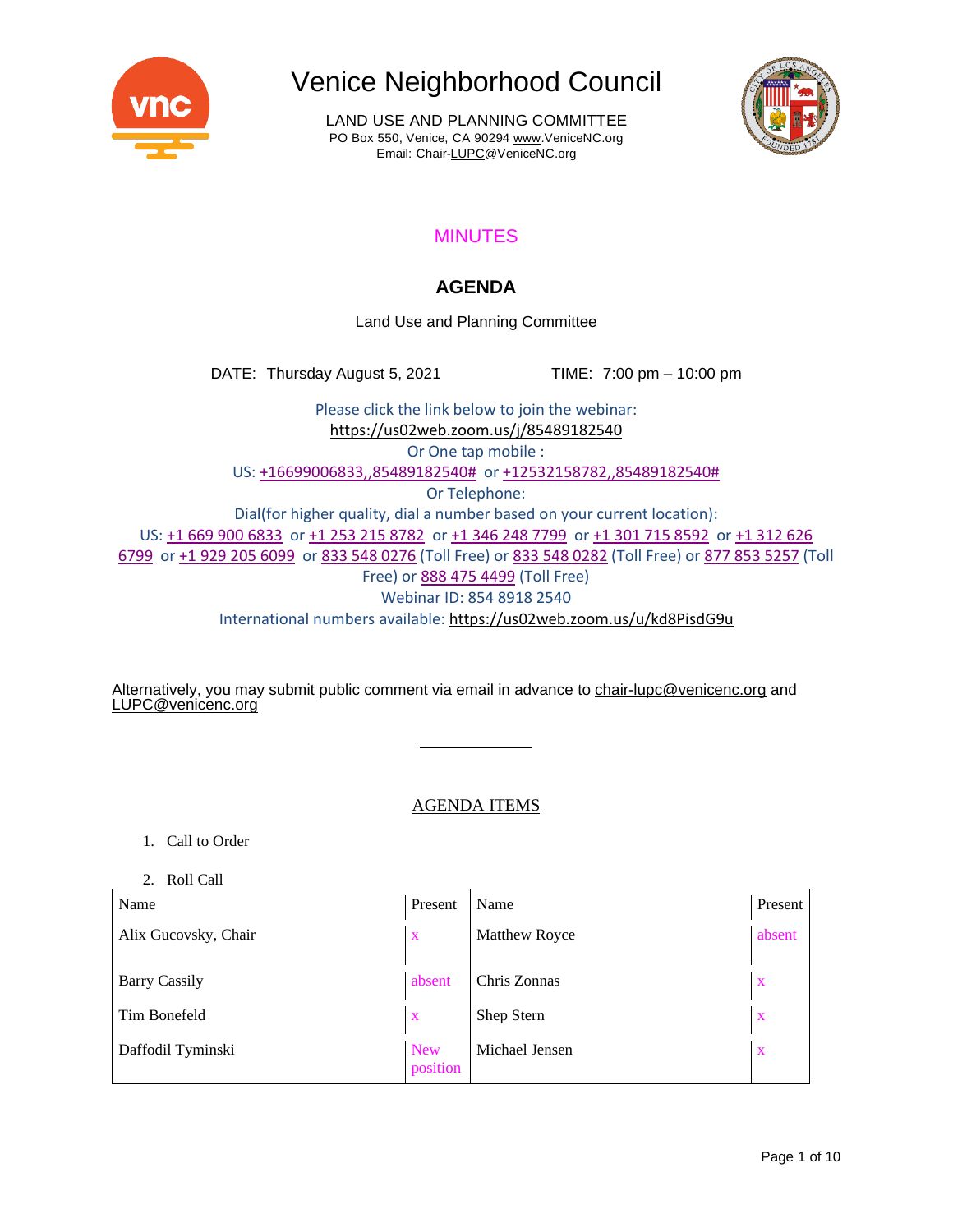### LAND USE AND PLANNING COMMITTEE

PO Box 550, Venice, CA 90294 [www.VeniceNC.org](http://www.venicenc.org/)

Email: Chai[r-LUPC@VeniceNC.org](mailto:LUPC@VeniceNC.org)

|  | Carlos Zubieta |  |
|--|----------------|--|
|--|----------------|--|

- 3. Approval of Minutes--see draft minutes for July 8, 2021, at: <http://venicenc.org/land-use-committee.php> Michael motion to approve the minutes/Shep seconds 5-0-0
- 4. Approval of Agenda Tim motion to approve the agenda without item a/Alix seconds 5-0-0
- 5. LUPC members to declare any conflicts of interest or ex-parte communications relating to items on this meeting's agenda
- 6. Chair's Report

At future lupc meetings cnc reports will be addressed at the beginning of the meeting

7. General Public Comment on non-agendized items related to Land Use and Planning - 15 minutes

### 8. CASES FOR REVIEW

| Case:                        | DIR-2019-6301-CDP-SPP-SPPA-MEL and ZA-2019-6302-ZAA                                                |
|------------------------------|----------------------------------------------------------------------------------------------------|
| City Hearing:                | June 21, 2021, CDP determination pending                                                           |
| Address:                     | $3506^{\text{th}}$ Ave                                                                             |
| LUPC Staff:                  | Shep Stern                                                                                         |
| Applicant:                   | Kole & Jill Strebel                                                                                |
| Representative: Walter Reyes |                                                                                                    |
|                              | walterir5@yahoo.com                                                                                |
| City Staff                   | Bindu.Kannan@lacity.org                                                                            |
|                              | Case Description: Demolition of a 1922 1-story, 644 sf SFD and guest house $\&$ new 3-story, 3,060 |
|                              | sf SFD with basement, roof deck $\&$ 3 parking spaces (2 in garage), on a 2,993 sf                 |
|                              | lot. Venice Coastal Zone Specific Plan Adjustment (SPPA) for increase in                           |
|                              | height to 33' (10% increase over 30' limit), and Zoning Administrator                              |
|                              | Adjustment (ZAA) for a 5' rear yard (67% decrease from 15' required) and 5'                        |
|                              | side yard setback $(23\%$ decrease from 6'6" required).                                            |
|                              | Public Comment & possible action/motion                                                            |
| <b>Project continued</b>     |                                                                                                    |
|                              |                                                                                                    |

| <b>B.</b> | Case:           | AA-2020-5349-PMLA-SL and DIR-2020-5351-CDP-SPP                                                                            |
|-----------|-----------------|---------------------------------------------------------------------------------------------------------------------------|
|           | City Hearing:   | May 27, 2021, CDP determination pending, case on hold                                                                     |
|           | Address:        | 22 Paloma Ave                                                                                                             |
|           | LUPC Staff:     | Chris Zonnas                                                                                                              |
|           | Applicant:      | Doron Benshalom (Place Holder DP, LLC)                                                                                    |
|           | Representative: | Sheri Gould (Harvey Goodman Civil Engineering)                                                                            |
|           |                 | sheri@harveygoodman.com                                                                                                   |
|           | City Staff      | Bindu.Kannan@lacity.org                                                                                                   |
|           |                 | Case Description: Preliminary Parcel Map for a Bungalow Court or Existing Structure Small Lot                             |
|           |                 | conversion of a 3,525 sf lot to 2 lots. Following the subdivision, the existing                                           |
|           |                 | structures—a duplex $(2,186 \text{ sf}, \text{built in } 1922)$ and a triplex $(2,268 \text{ sf}, \text{built in } 1922)$ |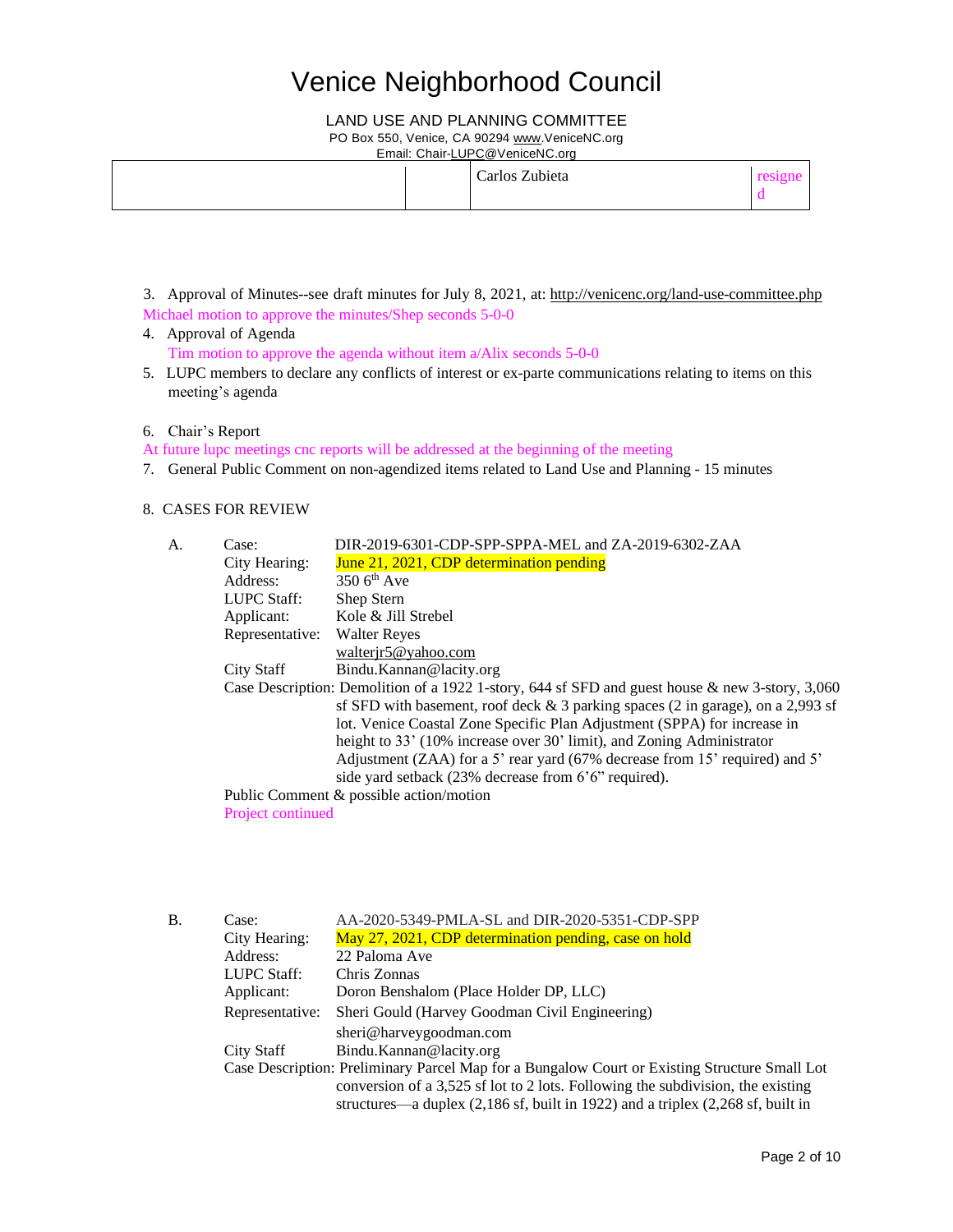LAND USE AND PLANNING COMMITTEE

PO Box 550, Venice, CA 90294 [www.VeniceNC.org](http://www.venicenc.org/) Email: Chai[r-LUPC@VeniceNC.org](mailto:LUPC@VeniceNC.org)

1911) --will be on separate lots. There are no changes to height, floor area, yards, parking, or density. The structures are Contributors to the North Venice Walk Streets Historic District. Lack of MEL for this conversion is an issue. Public Comment & possible action/motion

Chris motion to approve the subdivision as presented Michael seconds 3-2-0 Tim, Chris, Michael yes, Alix and Shep No

C. Case: ZA-2020-5765-CDP-ZAA City Hearing: not yet scheduled/ Address: 655 Crestmoore Place

LUPC Staff: Shep Stern Applicant: Matthew Murphy Representative: Santiago Ortiz Santi@ortizmexia.com City Staff Sienna.Kuo@lacity.org Case Description:  $2<sup>nd</sup>$  story addition of approximately 805 sf to an existing 1,640 sf duplex, on a 4,200 sf lot. Parking (2 cars covered, 1car uncovered) to be relocated from front unit to rear unit. Reason for ZAA unknown. Reason for lack of MEL for this duplex unknown. Public Comment & possible action/motion Shep Motion to approved as presented/Michael seconds 5-0-0 D. Case: DIR-2020-7248 -CDP-MEL City Hearing: CDP issued, all hearings/appeals exhausted Address: 417-419 Grand Blvd LUPC Staff: Shep Stern Applicant: Simon Watts & Grace Lee Representative: Rafael Martinez, Brian Noteware AIA

City Staff: Brenden.Lau@lacity.org, Student Professional Worker

Case Description: Remodel & addition of new 989 sf 2<sup>nd</sup> story to an existing 1-story, 1,626 sf SFD resulting in a 1,961 sf SFD with 2 parking spaces; & a new 654 sf attached ADU, on a 2,701 sf lot.

Public Comment & possible action/motion Shep motion to approve as presented/Alix seconds 4—0-1 Tim abstains

E. Case: DIR-2020-6239-CDP-SPP-MEL City Hearing: CDP issued, all hearings/appeals exhausted Address: 212 Sherman Canal Applicant: Andrea Michaelson Representative: Cody Wetzel LUPC Staff: Chris Zonnas City Staff: Bindu.Kannan@lacity.org Case Description: Demo of existing 2-story SFD & new 3-story, 4,382 sf SFD with roof deck & 3 on-site parking spaces, on a 3,518 sf lot.

Public Comment & possible action/motion

Michael motion to approve as presented/Tim seconds- 2—2-0 Chris recuses Shep and Alix no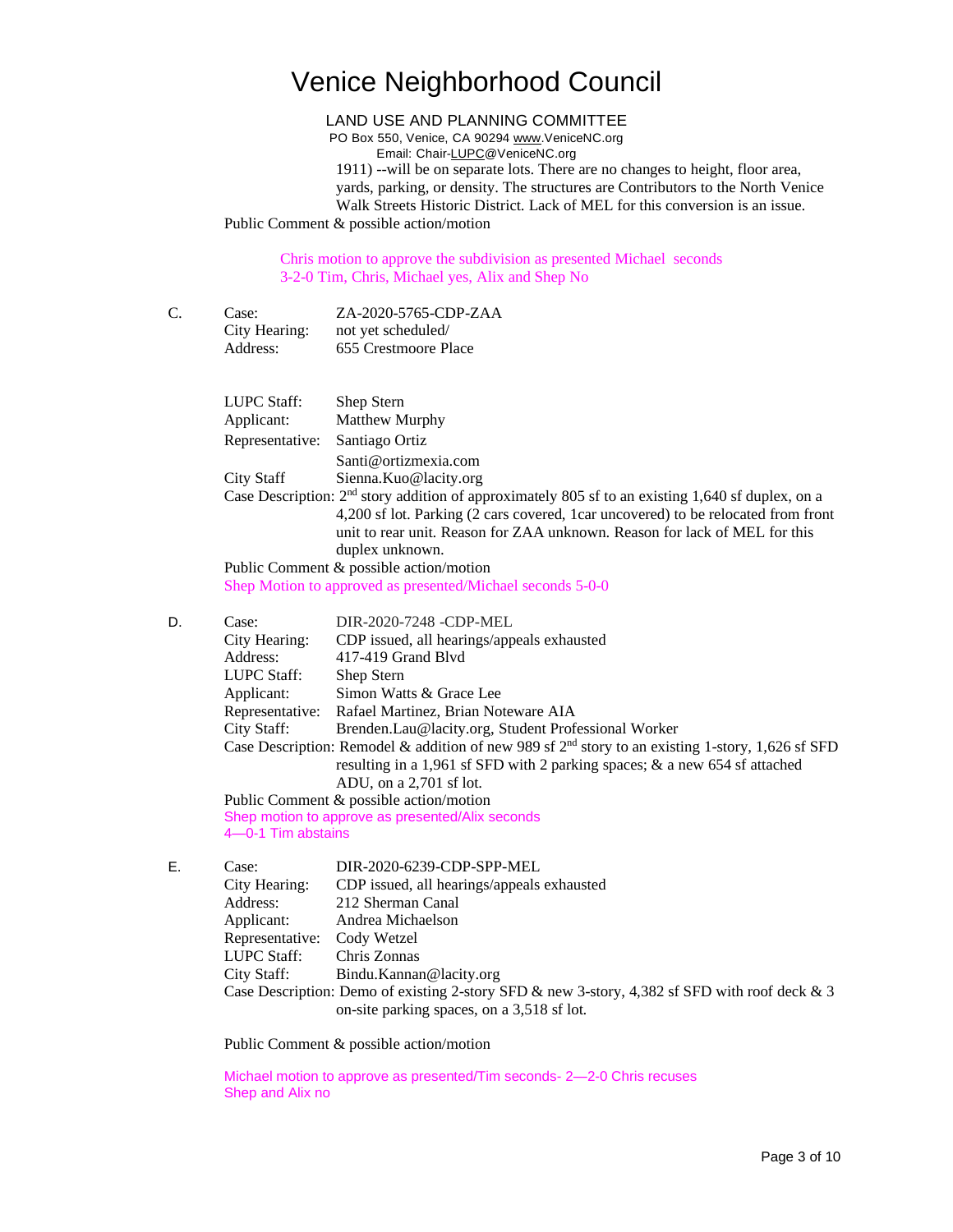### LAND USE AND PLANNING COMMITTEE

PO Box 550, Venice, CA 90294 [www.VeniceNC.org](http://www.venicenc.org/)

Email: Chai[r-LUPC@VeniceNC.org](mailto:LUPC@VeniceNC.org)

The motion to approve the project as presented does not pass LUPC and is sent to the board for consideration

F. Case: DIR-2020-2752-CDP City Hearing: CDP issued, all hearings/appeals exhausted Address: 2704 Strongs Drive Applicant: Michael Salazar Representative: Cody Wetzel, Wetzel Homes LUPC Staff: Chris Zonnas City Staff: Brenden.Lau@lacity.org, Student Professional Worker Case Description: Remodel & addition of 1,513 sf to existing 2-story SFD, including expansion of the 1<sup>st</sup> & 2<sup>nd</sup> floors & the addition of a 3<sup>rd</sup> floor & roof deck, with 2 parking spaces, on a 2,520 sf lot. Public Comment & possible action/motion

Tim motion to approve as presented/Michael seconds 2-2-0 Shep and Alix no The motion to approve as presented does not pass LUPC and is sent to the board for consideration.

### G. PROJECT ROOM KEY RAMADA INN Motion authored and submitted by Traci Parks

WHEREAS the City of Los Angeles ("City") plans to convert the Ramada Inn at 3130 Washington Blvd, Venice, CA 90291, a lower-cost visitor serving accommodation, into interim housing for the homeless ("Project");

WHEREAS the Project will be managed by People Assisting the Homeless ("PATH");

WHEREAS the City did not provide the Venice Neighborhood Council with notice or a reasonable opportunity to provide input regarding the Project, nor were public hearings held before the Venice Neighborhood Council, as required by Sections 907 and 908 of the City Charter;

WHEREAS similar projects in Venice, including A Bridge Home Sunset Pacific and the Cadillac Hotel Roomkey program, have directly or indirectly led to a massive increase in homeless encampments, increased property and violent crime, and increased calls for service by LAPD and LAFD;

WHEREAS the Project is located right in the middle of a residential neighborhood, surrounded by hundreds of homes, preschools, elementary schools, and small businesses;

WHEREAS the Project is within a Sensitive Use Area due to the proximity of less than 500 feet from Little Garden Preschool;

WHEREAS the City Council recently passed Motion 55A, which permits the City to restrict sitting, sleeping, lying, storing personal property, or otherwise obstructing the public right-of-way in an area designated by Council resolution that is within up to 1,000 feet of a facility opened after January 1, 2018, providing shelter, safe sleeping, safe parking, or navigation centers for persons experiencing homelessness;

WHEREAS since mid-December 2020, community members have tirelessly negotiated in good faith with the City regarding this Project, working to avoid appeals and litigation with the desire to speed opening and safe operation of this specific location;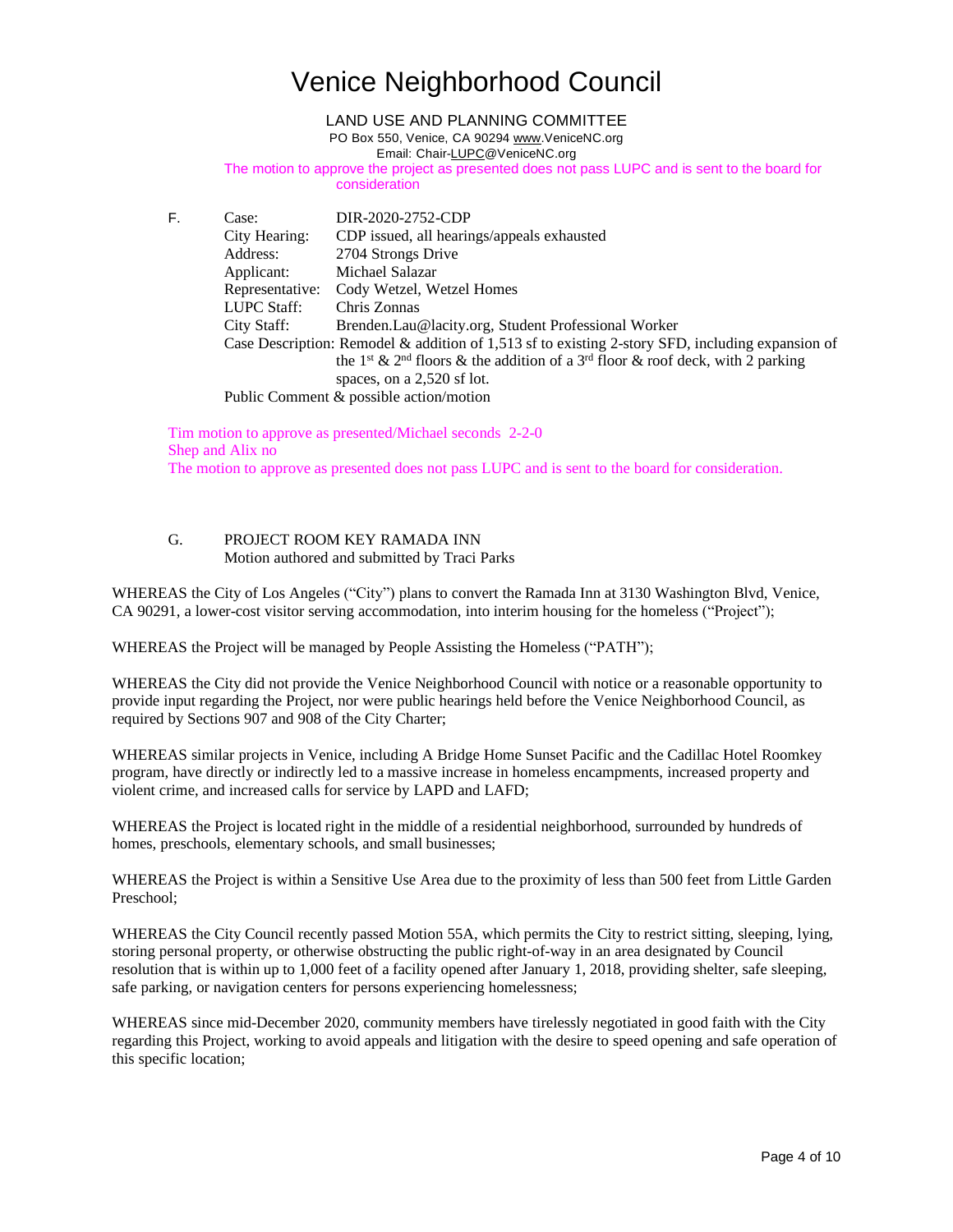LAND USE AND PLANNING COMMITTEE PO Box 550, Venice, CA 90294 [www.VeniceNC.org](http://www.venicenc.org/) Email: Chai[r-LUPC@VeniceNC.org](mailto:LUPC@VeniceNC.org)

WHEREAS the Bureau of Engineering has issued a Coastal Development Permit which includes the following vague and limited conditions: Install and thereafter maintain a rear barrier along Harrison Ave. to provide better control over access to the project site via Washington Blvd; PATH staff on-site; Overnight security guards located on-site; Security cameras; Community hotline; and HMIS will assist residents to find permanent housing and homeless services<sup>1</sup>;

WHEREAS the City has rejected all additional reasonable safety accommodations requested by the local community and has failed to provide reasonable assurances that the Project will be operated in a manner that protects the safety of the surrounding neighborhood;

THEREBY the Venice Neighborhood Council requests that the Los Angeles City Council, Mayor Eric Garcetti, and City Attorney Mike Feuer enter into this Community Benefit Agreement ("CBA") with the stakeholders located within 1,000 feet of the Project, including neighborhoods of President's Row and the Oxford Triangle in Venice and Marina Del Rey. This CBA contains reasonable operating conditions and a remedy for failure to maintain the Project in a safe manner, as described in the CBA.

[mayor.helpdesk@lacity.org](mailto:mayor.helpdesk@lacity.org) [mayor.garcetti@lacity.org](mailto:mayor.garcetti@lacity.org) [mike.feuer@lacity.org](mailto:mike.feuer@lacity.org) [councilmember.cedillo@lacity.org](mailto:councilmember.cedillo@lacity.org) [Gilbert.Cedillo@lacity.org](mailto:Gilbert.Cedillo@lacity.org) [councilmember.krekorian@lacity.org](mailto:councilmember.krekorian@lacity.org) [councilmember.blumenfield@lacity.org](mailto:councilmember.blumenfield@lacity.org) [contactCD4@lacity.org](mailto:contactCD4@lacity.org) (Nithya Raman) [paul.koretz@lacity.org](mailto:paul.koretz@lacity.org) [councilmember.martinez@lacity.org](mailto:councilmember.martinez@lacity.org) [councilmember.rodriguez@lacity.org](mailto:councilmember.rodriguez@lacity.org) [councilmember.harris-dawson@lacity.org](mailto:councilmember.harris-dawson@lacity.org) [councilmember.price@lacity.org](mailto:councilmember.price@lacity.org) [councilmember.ridley-thomas@lacity.org](mailto:councilmember.ridley-thomas@lacity.org) [info@markridley-thomas.com](mailto:info@markridley-thomas.com) [councilmember.bonin@lacity.org](mailto:councilmember.bonin@lacity.org) [mj.bonin@lacity.org](mailto:mj.bonin@lacity.org) [councilmember.Lee@lacity.org](mailto:councilmember.Lee@lacity.org) [councilmember.ofarrell@lacity.org](mailto:councilmember.ofarrell@lacity.org) [councilmember.kevindeleon@lacity.org](mailto:councilmember.kevindeleon@lacity.org) [councilmember.buscaino@lacity.org](mailto:councilmember.buscaino@lacity.org)

### **COMMUNITY BENEFIT AGREEMENT**

- *A. General Public Safety Accommodations*
	- Intensive Client Screening: Residents should be screened including but not limited to violent criminal activity (broadly defined as any criminal activity that has as one of its elements the use, attempted use, or threatened use of physical force substantial enough to cause, or be reasonably likely to cause, serious

<sup>1</sup> See https://eng2.lacity.org/techdocs/emg/Ramada/Coastal%20Development%20Permit%2021-01.pdf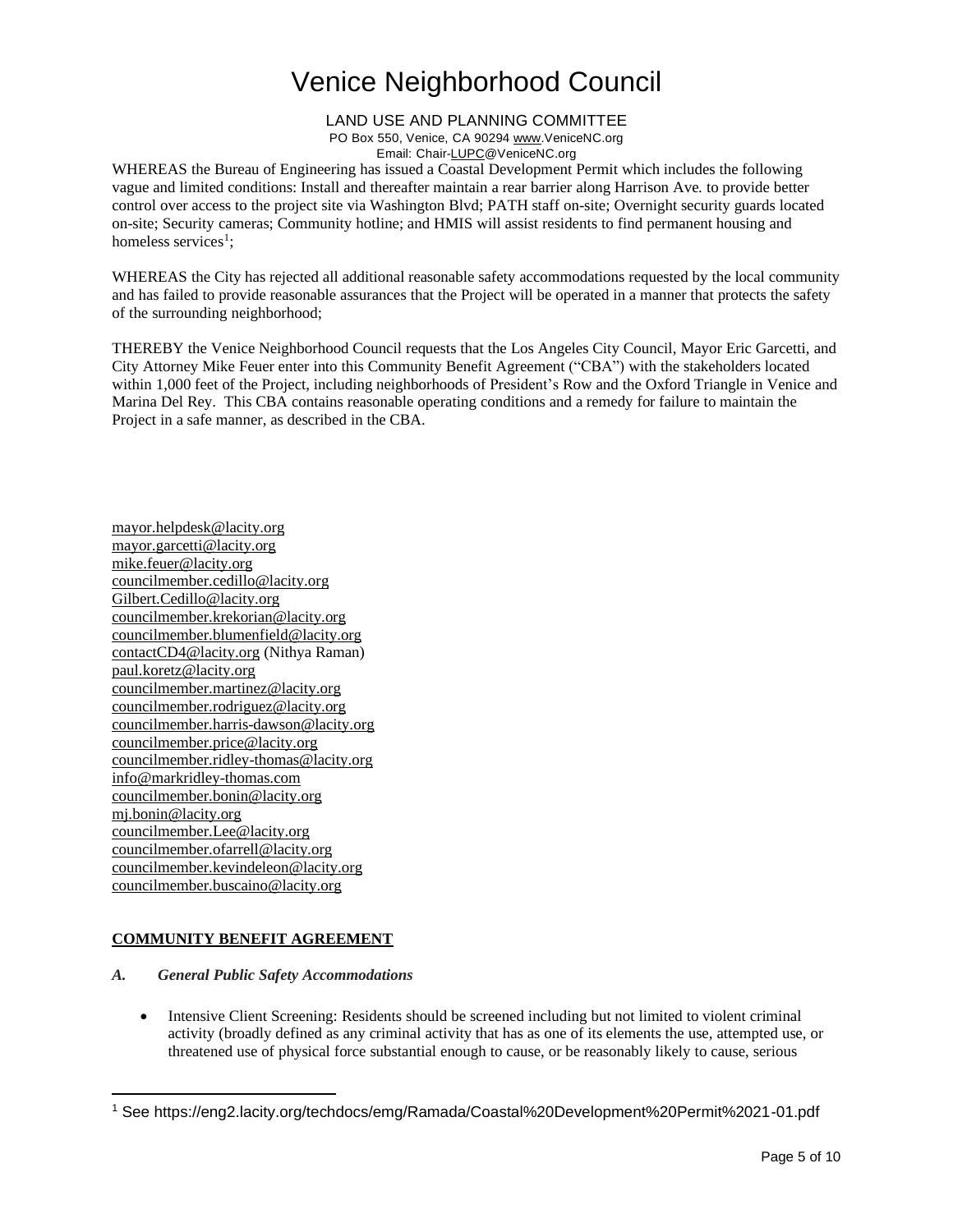### LAND USE AND PLANNING COMMITTEE

PO Box 550, Venice, CA 90294 [www.VeniceNC.org](http://www.venicenc.org/)

Email: Chai[r-LUPC@VeniceNC.org](mailto:LUPC@VeniceNC.org)

bodily injury or property damage), current abuse or pattern of abuse of alcohol or drugs, and those subject to lifetime sex offender registration;

- Prohibition against camping within 1,000 feet of the Project;
- Require PATH to extend its security obligations into the surrounding neighborhood, specifically Harrison Avenue;
- Pedestrian gates to Harrison Avenue be designated Emergency Only;
- Install and thereafter maintain an 8-foot permanent rear barrier along Harrison to provide better control over access to the Project via Washington;
- Meetings with PATH and the City will be held with neighbors within 1,000 feet every six months;
- Any future conversion to Permanent Supportive Housing be subjected to a new CDP approval process;
- Increased LAPD presence and patrols to the President's Row and Oxford Triangle neighborhoods to ensure public safety;
- City to install additional street lighting on the south side of Harrison Avenue, directly across from 1110 to 1140 Harrison Avenue;
- No shelter-related parking on Harrison Avenue or the surrounding neighborhoods;
- The City and PATH will not maintain the development in a manner that directly or indirectly:
	- o Jeopardizes or adversely affects the public health, peace, or safety of persons residing or working on the premises or in the surrounding area; or
	- o Constitutes a public nuisance; or
	- o Results in repeated nuisance activities, including, but not limited to, disturbances of the peace, illegal drug activity, public drunkenness, drinking in public, harassment of passersby, gambling, prostitution, sale of stolen goods, public urination, theft, assaults, batteries, acts of vandalism, loitering, excessive littering, illegal parking, excessive loud noises (especially in the late night or early morning hours), traffic violations, curfew violations, lewd conduct, police calls for service, or police detentions and arrests; or
	- o Adversely impacts nearby uses; or
	- o Violates any other city, state, or federal regulation, ordinance, or statute.

### *B. Two Step Abatement & Arbitration Procedure*

#### **1. Voluntary Abatement**

Any resident or business within 1000 feet of the exterior boundaries of the project may submit a written complaint to PATH and the City concerning violations of agreed-upon public safety accommodations. The complaint will specify the nature of the violation or problem. The parties will meet within 30 days of the written complaint to meet and confer in good faith about a voluntary abatement plan to bring operation of the facility within the requirements set forth above. PATH and the City shall then have 30 days to implement the voluntary abatement plan to remedy the violation or problem.

If PATH and the City fail to adequately implement the voluntary abatement plan within the established timeline, complainant has the right to request that the matter be referred to binding arbitration.

#### **2. Binding Arbitration**

The parties agree that any complaint filed by any resident or business within 500 feet of the exterior boundaries of the project that cannot be mutually resolved after meeting and conferring in good faith and giving PATH and the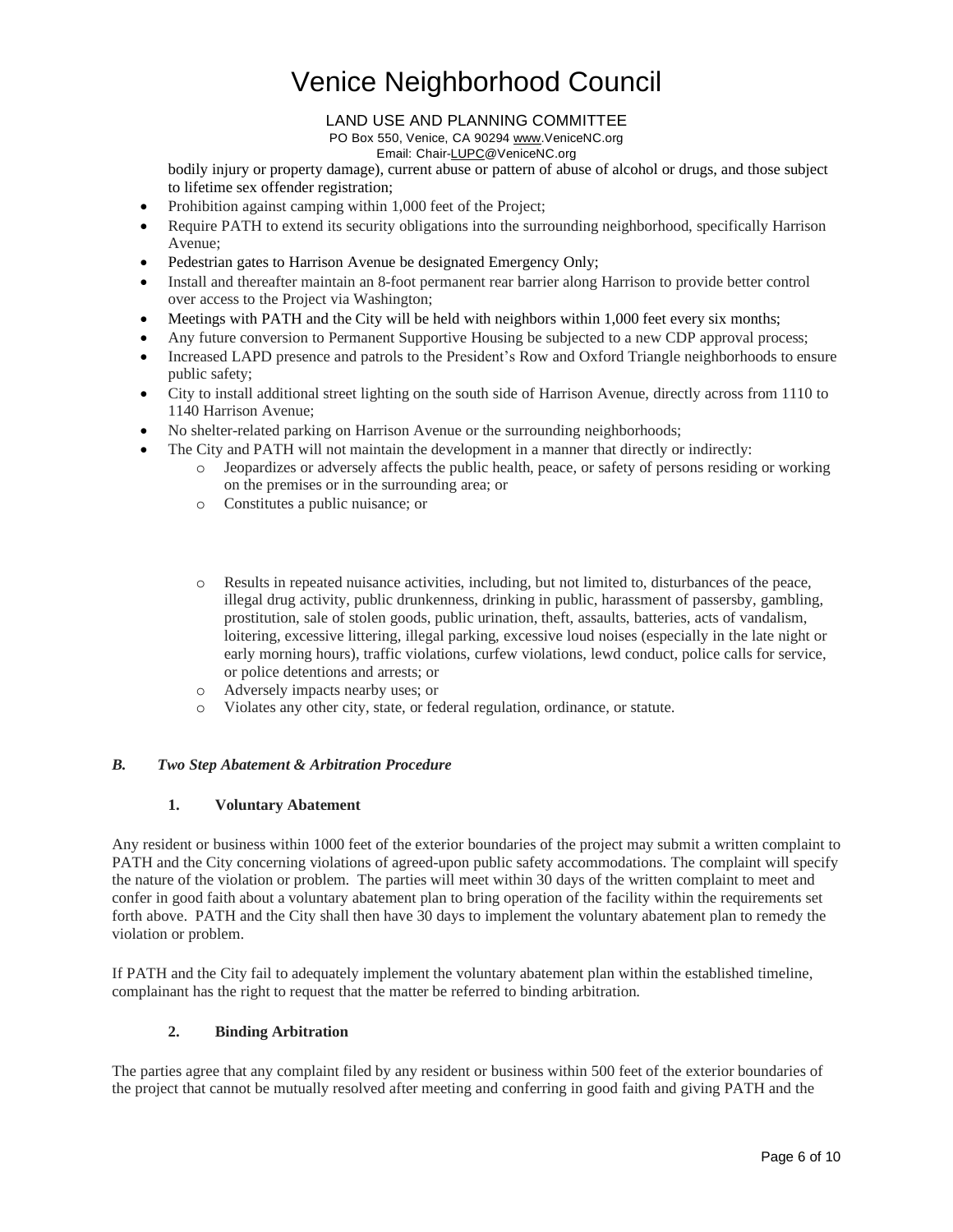### LAND USE AND PLANNING COMMITTEE

PO Box 550, Venice, CA 90294 [www.VeniceNC.org](http://www.venicenc.org/)

Email: Chai[r-LUPC@VeniceNC.org](mailto:LUPC@VeniceNC.org)

City the opportunity to voluntarily abate the violation or problem within 30 days shall be submitted to binding arbitration.

The arbitration shall be administered by JAMS (Judicial Arbitration  $\&$  Mediation Services) pursuant to its Comprehensive Arbitration Rules and Procedures and in accordance with the Expedited Procedures in those Rules. The selection of an arbitrator through JAMS shall be pursuant to JAMS Rule 15. The venue of the arbitration shall be in Los Angeles, California.

The arbitrator will have the ability to require the modification, discontinuance, or revocation of the CDP, and the ability to impose conditions of operation as he or she deems appropriate, including those necessary to protect the best interests of the surrounding properties or neighborhood; to eliminate, lessen, or prevent any detrimental effect on the surrounding property or neighborhood; or to assure compliance with other applicable provisions of law. The arbitrator's decision shall be supported by written findings and shall state that failure to comply with any or all conditions imposed may result in the issuance of an order to discontinue or revoke the CDP.

All arbitration costs and fees are to be paid by the City and/or PATH.

#### **Continued**

### H. WRAC MOTIONS

| 1. | Case:             | Council File 12-0460-S4 (Processes and Procedures Amendment)                                        |  |  |
|----|-------------------|-----------------------------------------------------------------------------------------------------|--|--|
|    | City Hearing:     | The City Council considered the ordinance on $6/22/21$ . In addition to instructing                 |  |  |
|    |                   | the City Attorney to put the ordinance in final form, the PLUM Committee Report was amended         |  |  |
|    |                   | to "instruct the Department of City Planning to produce a line-by-line chart of the proposed        |  |  |
|    |                   | changes to our processes and procedures to be transmitted for consideration and made available to   |  |  |
|    |                   | the public before the final ordinance is considered." The ordinance will go back to the Council for |  |  |
|    | a final vote.     |                                                                                                     |  |  |
|    |                   | Passage Deadline: September 2021                                                                    |  |  |
|    |                   | Motion Proposed: Stacy Shure/WRAC LUPC on June 21, 2021                                             |  |  |
|    | Motion Passed by: |                                                                                                     |  |  |
|    |                   | Brentwood Community Council (Modified)                                                              |  |  |
|    |                   | Mar Vista Community Council (Modified)                                                              |  |  |
|    |                   | Westside Neighborhood Council                                                                       |  |  |
|    | Refers to:        |                                                                                                     |  |  |
|    |                   | https://cityclerk.lacity.org/lacityclerkconnect/index.cfm?fa=ccfi.viewrecord&cfn                    |  |  |
|    |                   | umber= $12-0460-S4$                                                                                 |  |  |

Motion:

The Venice Neighborhood Council requests that the Los Angeles City Council postpone consideration of Council File 12-0460-S4 (The Process and Procedures Amendment to the City Charter) for a minimum of 6 months in order to enable further community presentations and feedback. The document in this file, including technical amendments and attachments, are over 900 pages. To date there have been approximately 3 meetings of 1.5 hours each for the Department of Planning to summarize this extensive document and receive limited feedback. Further technical amendments were made prior to the PLUM committee's June 1 consideration which incorporated more than just technical changes that need review and feedback. The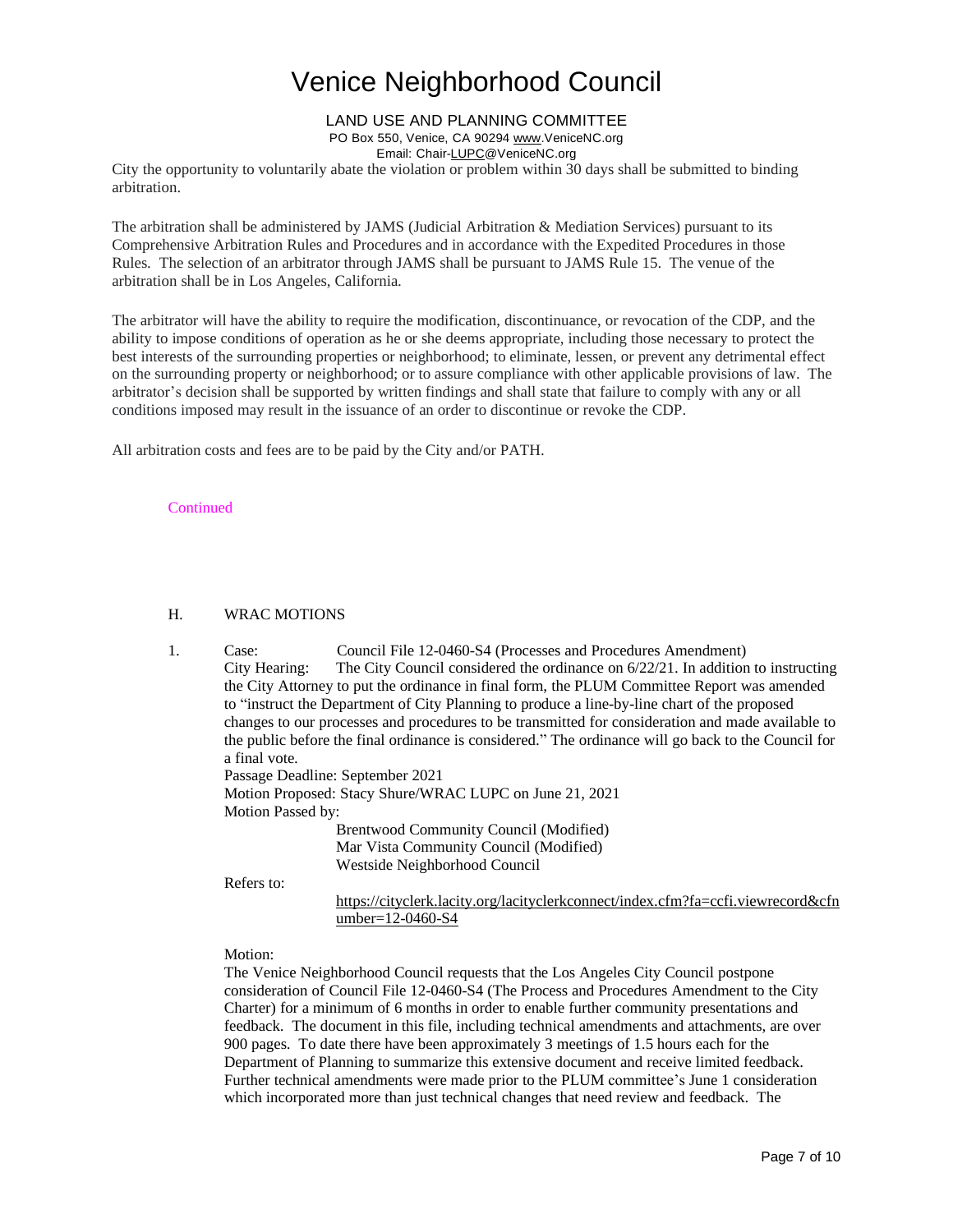LAND USE AND PLANNING COMMITTEE PO Box 550, Venice, CA 90294 [www.VeniceNC.org](http://www.venicenc.org/) Email: Chai[r-LUPC@VeniceNC.org](mailto:LUPC@VeniceNC.org)

language supporting the Neighborhood Councils' charter given authority to hold public hearings and provide public comment and feedback concerning matters of land use must be restored to the Process and Procedures Amendment section to ensure that it complies with the Los Angeles City Charter and the specific authority it grants to Neighborhood Councils. The community engagement has been insufficient to conduct a full review of the substantial changes involving land use authority and procedures. Further, we encourage that the Los Angeles City Council obtain Cumis Counsel (independent counsel) to review the document in its entirety to ensure that no transfer of City Council authorits occurs as a result of this document and that final decisions regarding land use matters remain with the City Council pursuant to the City Charter. There are numerous instances where authority appears to be vested in the Director of Planning, an unelected official, which may be in violation of the City Charter.

Public Comment & possible action/motion Alix motion to approve as presented/Shep seconds 3-2-0 Tim and Michael no

2. Case: Oppose Misuse of Specific Plan Process Motion Proposed: Barbara Broide/WRAC LUPC on June 21, 2021 Passage Deadline: September 2021

Motion:

The Venice Neighborhood Council opposes the City's use of Specific Plans that would result in upzoning open space and/or low-density residential neighborhoods. The use of specific plans in

this manner creates significant negative impacts for all residential communities, the environment, and natural resources. We urge our City Councilmembers to reject land use applications for individual development projects that represent a misuse of the Specific Plan process. We ask that the City Council inform Planning not to process these types of requests.

Public Comment & possible action/motion

Alix motion to approve as presented/Shep seconds 3-2-0 Michael and Tim No for the record Michael believes that there can be a better motion

- - 3. Case: Request for Clarification Regarding Cloud/Ghost Kitchens Motion proposed: Barbara Broide WRAC/LUPC on May 17, 2021 Passage deadline: August 2021 Passed by: Bel Air Beverly Crest Neighborhood Council Brentwood Community Council Pacific Palisades Community Council Westside Neighborhood Council Westwood Neighborhood Council

Motion:

- WHEREAS businesses referred to as "Cloud Kitchens" or "Ghost Kitchens" represent a fairly new form of commerce and land use concept, and,
- WHEREAS this new business model has the potential to create significant impact on neighboring businesses and residential communities, and
- WHEREAS the absence of clear classifications for cloud/ghost kitchens can result in some being treated as commercial and/or retail uses, while others may be grouped as light manufacturing, and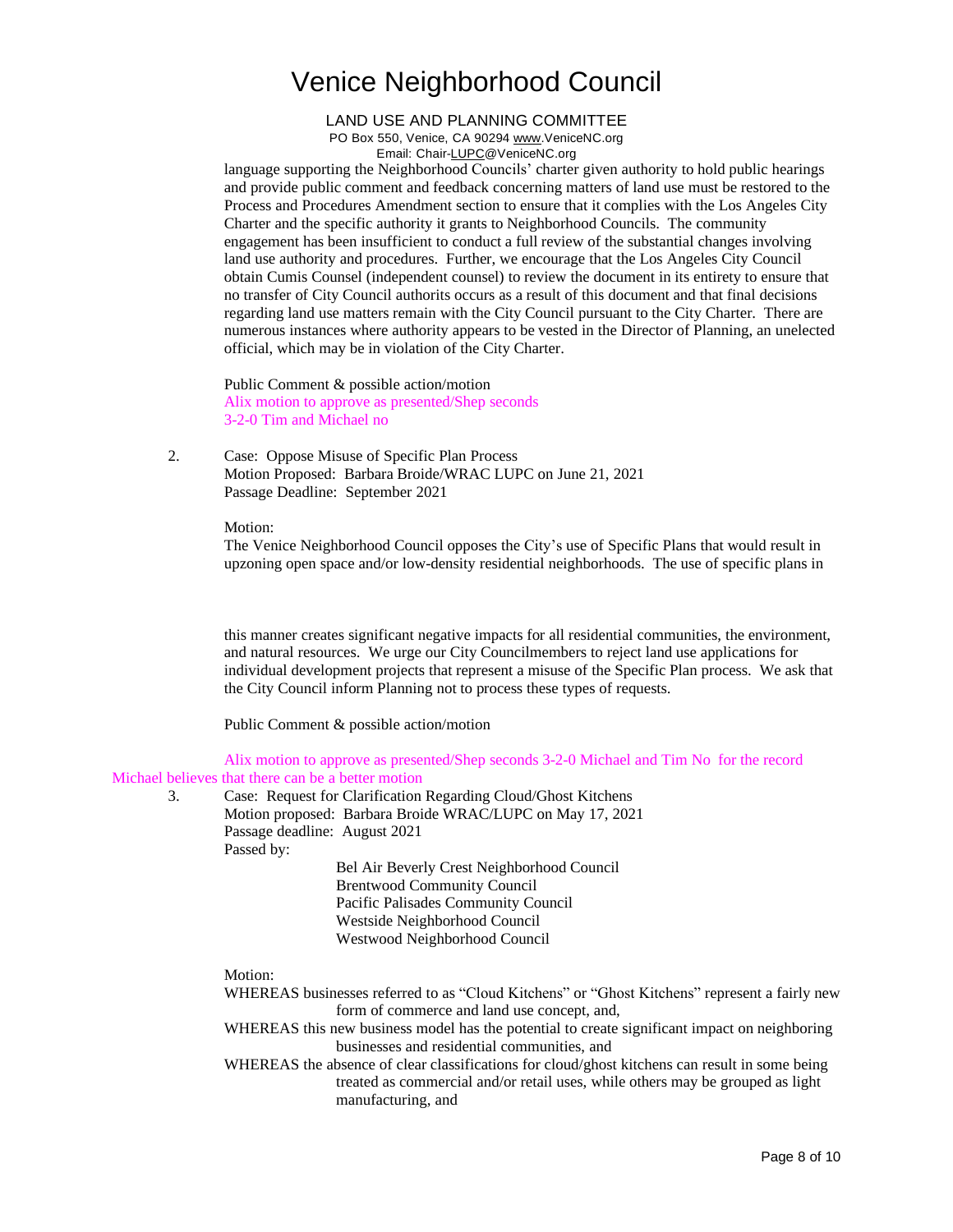LAND USE AND PLANNING COMMITTEE

PO Box 550, Venice, CA 90294 [www.VeniceNC.org](http://www.venicenc.org/)

Email: Chai[r-LUPC@VeniceNC.org](mailto:LUPC@VeniceNC.org)

WHEREAS none of these classifications accurately capture the true nature of these operations and,

WHEREAS cloud/ghost kitchens are being established in many areas across the City of Los Angeles

Therefore, be it moved that the Venice Neighborhood Council requests that the city, represented by our council district, PLUM, and the City Council, in coordination with the Departments of Planning and Building and Safety:

--define what constitutes a cloud/ghost kitchen, including possible different categories of such operations based upon numbers of kitchens and/or square footage involved,

--identify criteria for the evaluation of their applications for buildout and permitting, including a process to evaluate potential impacts on their surroundings (noise, odor, traffic, and requirements pertaining to factors) --assess needed infrastructure (adequacy of electric service to area, parkin and/or loading zones

WRAC believes that providing this needed clarification will remove uncertainties and contribute to the establishment of successful enterprises by creating the structure needed to guide the city's review and decision-making process.

Public Comment & possible action/motion

Alix motion to approve as presented/Shep seconds 3-2-0 Michael Tim no Motion passes

**BOARD MEETINGS: The Venice Neighborhood Council holds its regular meetings on the third Tuesday of the month and may also call any additional required special meetings in accordance with its Bylaws and the Brown Act. All are welcome to attend.** 

**TRANSLATION Services: Si requiere servicios de traducción, favor de notificar a la oficina 3 días de trabajo (72 horas) antes del evento. Si necesita asistencia con esta notificación, por favor llame a nuestra oficina 213.473.5391.** 

**PUBLIC ACCESS OF RECORDS:** *In compliance with Government Code section 54957.5* **the agenda and** *non-exempt writings that are distributed to a majority or all of the board members in advance of* **regular and special meetings** *may be viewed* **at Beyond Baroque (681 Venice Blvd), the Venice Library (501 S. Venice Blvd), and the VNC website (http://www.venicenc.org),** *or at the scheduled meeting. For a copy of any record related to an item on the agenda, please contact communications@venicenc.org. You can also receive our agendas via email by subscribing to L.A. City's Early Notification System at: www.lacity.org/yourgovernment/government-information/subscribe-meetings-agendas-and-documents/neighborhood* 

**PUBLIC INPUT AT NEIGHBORHOOD COUNCIL MEETINGS: The public is requested to fill out a "Speaker Card" to address the VNC Land Use & Planning Committee on any agenda item before it takes action on an item. Comments from the public on agenda items will be heard only when the respective item is being considered. Comments from the public on other matters not appearing on the agenda that are within the Neighborhood Council jurisdiction will be heard during the General Public Comment period. Please note that under the Brown Act, the Neighborhood Council is prevented from acting on a matter that you bring to its attention during the General Public Comment period; however, the issue raised by a member of the public may become the subject of a future Neighborhood Council meeting. Public comment is limited to 1 minute per speaker, unless adjusted by the presiding officer.** 

**POSTING:** *In compliance with Government Code section 54957.5, non-exempt writings that are distributed to a majority or all of the board members in advance of a meeting may be viewed at Beyond Baroque, 681 Venice Blvd; Venice Public Library, 501 S. Venice*